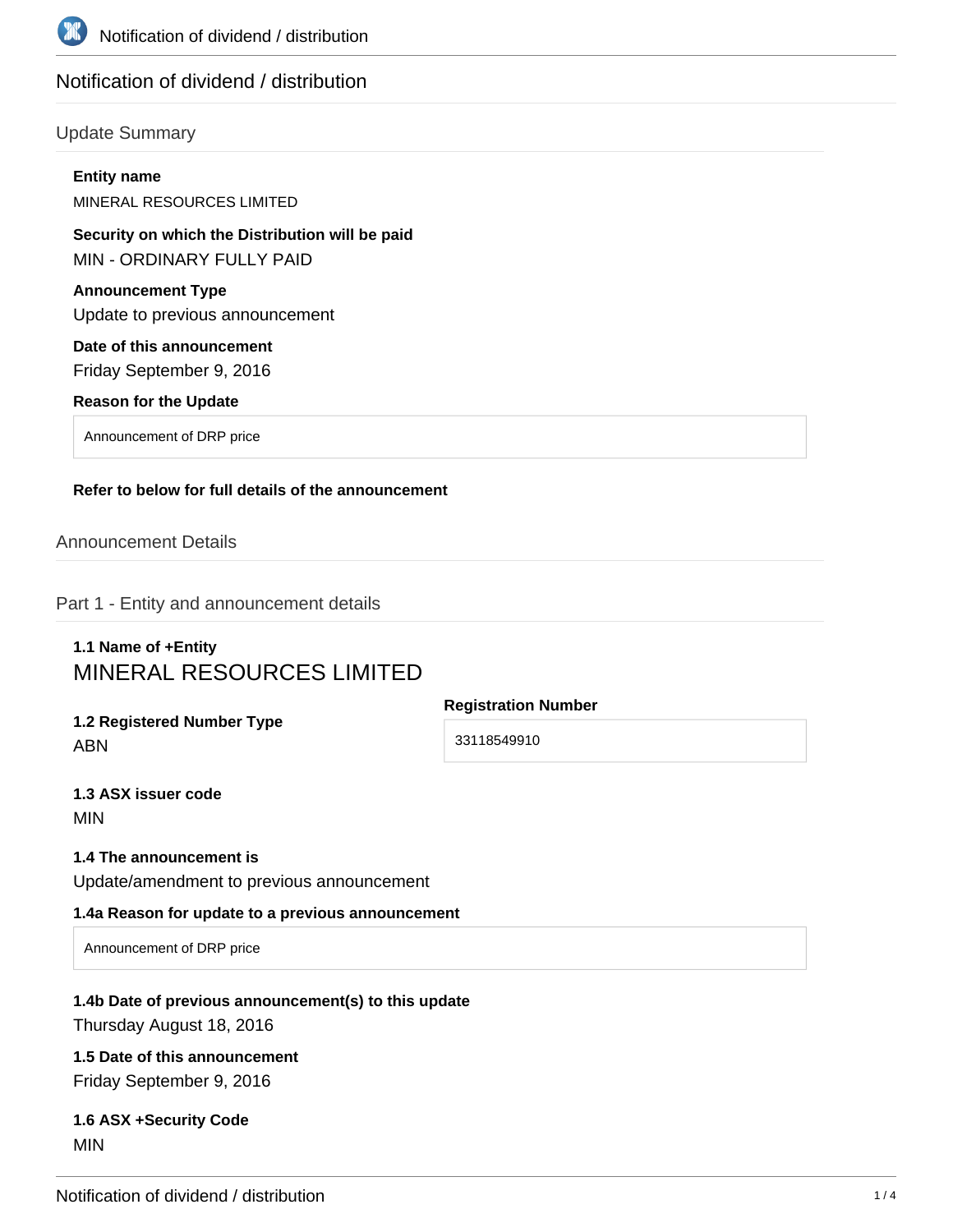

# **ASX +Security Description** ORDINARY FULLY PAID

Part 2A - All dividends/distributions basic details

**2A.1 Type of dividend/distribution Ordinary** 

**2A.2 The Dividend/distribution:**

relates to a period of twelve months

#### **2A.3 The dividend/distribution relates to the financial reporting or payment period ending ended/ending (date)**

Thursday June 30, 2016

**2A.4 +Record Date** Thursday September 1, 2016

**2A.5 Ex Date** Wednesday August 31, 2016

**2A.6 Payment Date** Thursday September 15, 2016

**2A.7 Are any of the below approvals required for the dividend/distribution before business day 0 of the timetable?**

- **•** Security holder approval
- **Court approval**
- **Lodgement of court order with +ASIC**
- **ACCC approval**
- **FIRB approval**
- **Another approval/condition external to the entity required before business day 0 of the timetable for the dividend/distribution.**

No

**2A.8 Currency in which the dividend/distribution is made ("primary currency")**

AUD - Australian Dollar

**2A.9 Total dividend/distribution payment amount per +security (in primary currency) for all dividends/distributions notified in this form** AUD 0.21000000

**2A.10 Does the entity have arrangements relating to the currency in which the dividend/distribution is paid to securityholders that it wishes to disclose to the market?** No

**2A.11 Does the entity have a securities plan for dividends/distributions on this +security?**

We have a Dividend/Distribution Reinvestment Plan (DRP)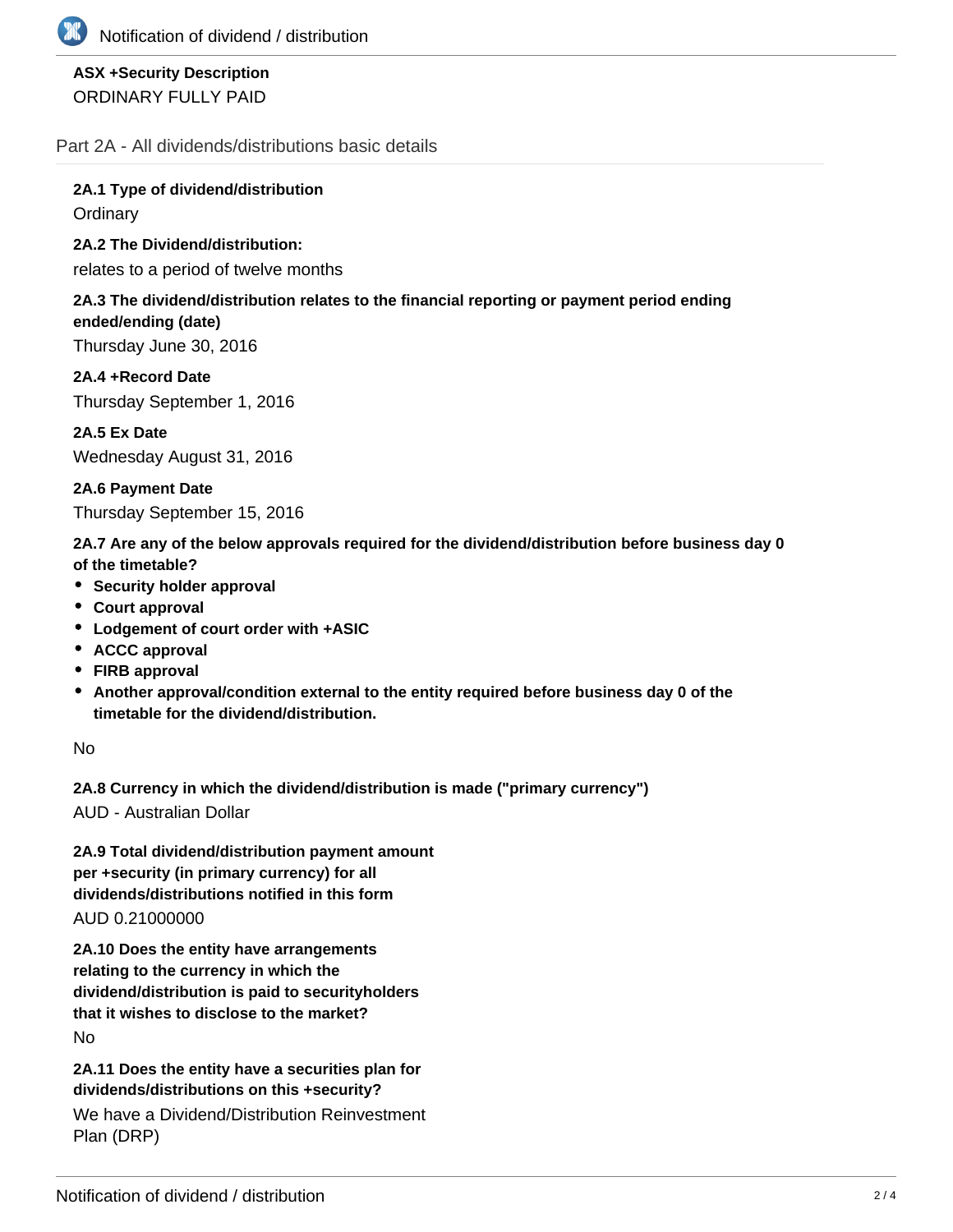| 2A.11a If the +entity has a DRP, is the DRP<br>applicable to this dividend/distribution?<br>Yes                                                                       | 2A.11a(i) DRP Status in respect of this<br>dividend/distribution<br><b>Full DRP</b>  |
|-----------------------------------------------------------------------------------------------------------------------------------------------------------------------|--------------------------------------------------------------------------------------|
| 2A.12 Does the +entity have tax component<br>information apart from franking?<br>No                                                                                   |                                                                                      |
| Part 3A - Ordinary dividend/distribution                                                                                                                              |                                                                                      |
| 3A.1 Is the ordinary dividend/distribution<br>estimated at this time?<br><b>No</b>                                                                                    | 3A.1a Ordinary dividend/distribution estimated<br>amount per +security<br><b>AUD</b> |
| 3A.1b Ordinary Dividend/distribution amount per<br>security<br>AUD 0.21000000                                                                                         |                                                                                      |
| 3A.2 Is the ordinary dividend/distribution<br>franked?<br>Yes                                                                                                         | 3A.2a Is the ordinary dividend/distribution fully<br>franked?<br>Yes                 |
| 3A.3 Percentage of ordinary<br>dividend/distribution that is franked<br>100.0000 %                                                                                    | 3A.3a Applicable corporate tax rate for franking<br>credit (%)<br>30.0000 %          |
| 3A.4 Ordinary dividend/distribution franked<br>amount per +security<br>AUD 0.21000000                                                                                 | 3A.5 Percentage amount of dividend which is<br>unfranked<br>0.0000%                  |
| 3A.6 Ordinary dividend/distribution unfranked<br>amount per +security excluding conduit foreign<br>income amount<br>AUD 0.00000000                                    |                                                                                      |
| 3A.7 Ordinary dividend/distribution conduit<br>foreign income amount per security<br>AUD 0.00000000                                                                   |                                                                                      |
| Part 4A - +Dividend reinvestment plan (DRP)                                                                                                                           |                                                                                      |
| 4A.1 What is the default option if +security holders do not indicate whether they want to<br>participate in the DRP?<br>Do not participate in DRP (i.e. cash payment) |                                                                                      |
| 4A.2 Last date and time for lodgement of<br>election notices to share registry under DRP<br>Friday September 2, 2016 15:00:00                                         | 4A.3 DRP discount rate<br>0.0000%                                                    |
| 4A.4 Period of calculation of reinvestment price                                                                                                                      |                                                                                      |
| <b>Start Date</b><br>Friday September 2, 2016                                                                                                                         | <b>End Date</b><br>Thursday September 8, 2016                                        |